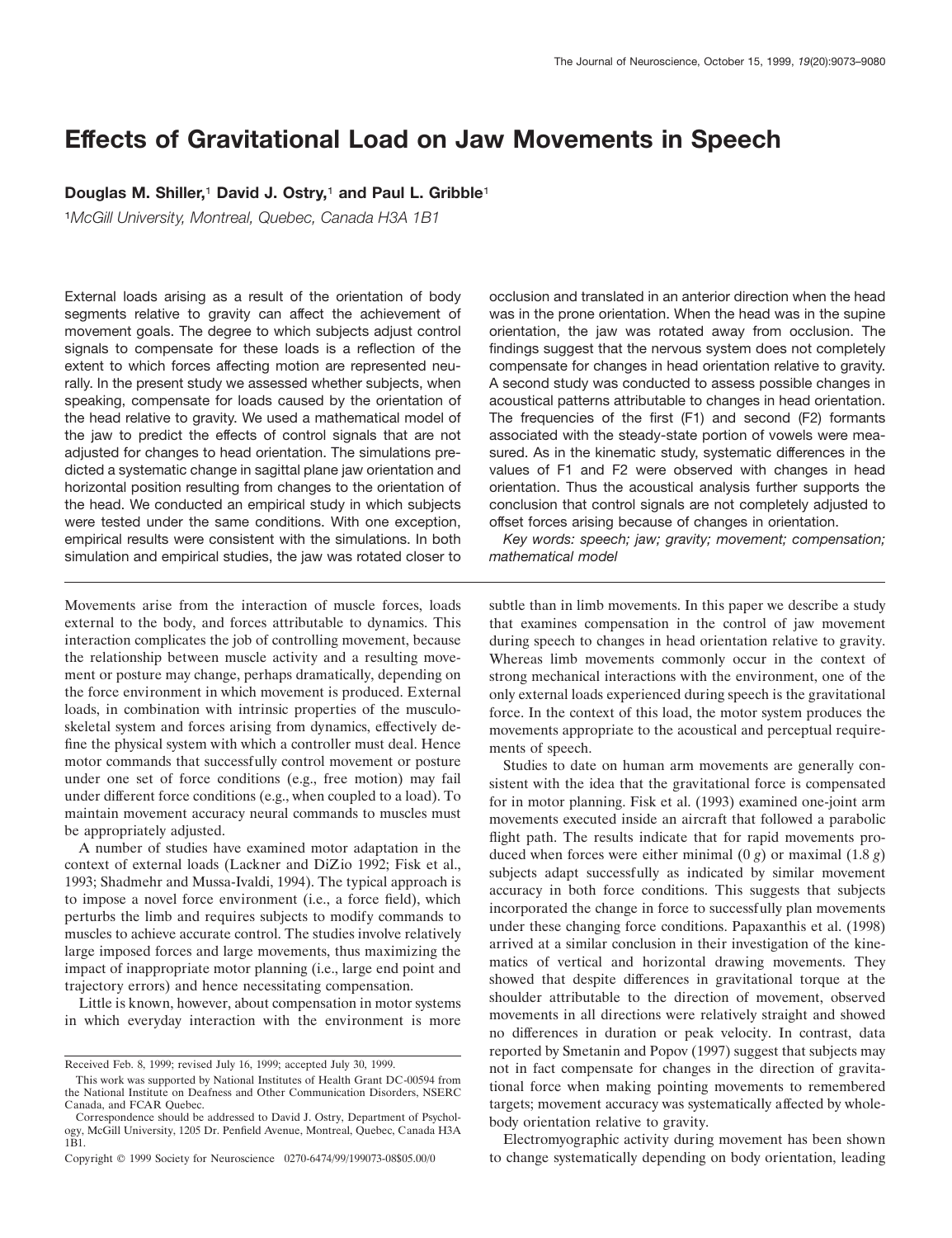

*Figure 1. A*, Schematic of the modeled muscle groups and their attachments to the jaw and hyoid bone. *B*, Predicted jaw orientation and horizontal position for an opening–closing movement. The same constant rate equilibrium shift (*dotted line*) underlies movements in the three different orientations relative to gravity: upright (*solid line*), prone (*dashed line*), and supine (alternating *dots* and *dashes*). Compared with the upright orientation, simulated jaw movement in a prone orientation is rotated closer to occlusion and translated in an anterior direction. In contrast, the simulated jaw movement in a supine orientation is rotated away from occlusion and translated in a posterior direction. *C*, Muscle model.

some researchers to conclude that control signals are adjusted to take forces arising as a result of orientation into account. This has been shown in both movements about the shoulder (Michiels and Bodem, 1992) and elbow (Virji-Babul et al., 1994) and for activity of abdominal wall, tongue, and velopharyngeal muscles during speech (Hoit et al., 1988; Moon et al., 1994; Niimi et al., 1994).

The approach in the present paper was to use a simulation model to predict the changes in the kinematics of jaw movements that arise when motor commands are *not* adjusted to compensate for changes in the orientation of the head relative to the gravitational load. We compare model predictions with results of an empirical study in which jaw movement kinematics were recorded during speech in upright, supine (face up) and prone (face down) orientations. We report that in all but one case the empirically observed movements match the predictions of the model, supporting the hypothesis that subjects do not completely compensate for loads arising from changes in head orientation. This conclusion is supported by a second study in which we examine the changes to acoustics that result from speaking in these same

three orientations. Systematic changes are observed in the spectral distribution of vowels that depend on head orientation relative to gravity.

## **MATERIALS AND METHODS**

*The jaw model*. In the simulation studies we used a model of sagittal plane human jaw and hyoid motion based on the  $\lambda$  version of the equilibrium point (EP) hypothesis. The model used in the present study is described in detail by Laboissière et al. (1996). The model includes seven muscle groups (see Fig. 1*A*) and four kinematic degrees of freedom: sagittal plane jaw orientation (rotation about an axis through the mandibular condyle center), horizontal jaw position (protrusion and retraction), hyoid vertical position, and hyoid horizontal position. There are also modeled neural control signals and reflexes, muscle mechanical properties, jaw and hyoid bone dynamics, and realistic musculoskeletal geometry. The anthropometry implemented in the model is based on measures reported by Scheideman et al. (1980). Muscle origins and insertions are based on those of McDevitt (1989). The muscle model is a variant of the Zajac (1989) model and includes activation and contraction dynamics and passive tissue properties (Fig. 1*C*). Model dynamics are derived using a Lagrangian procedure.

According to the EP hypothesis, movements result from shifts in the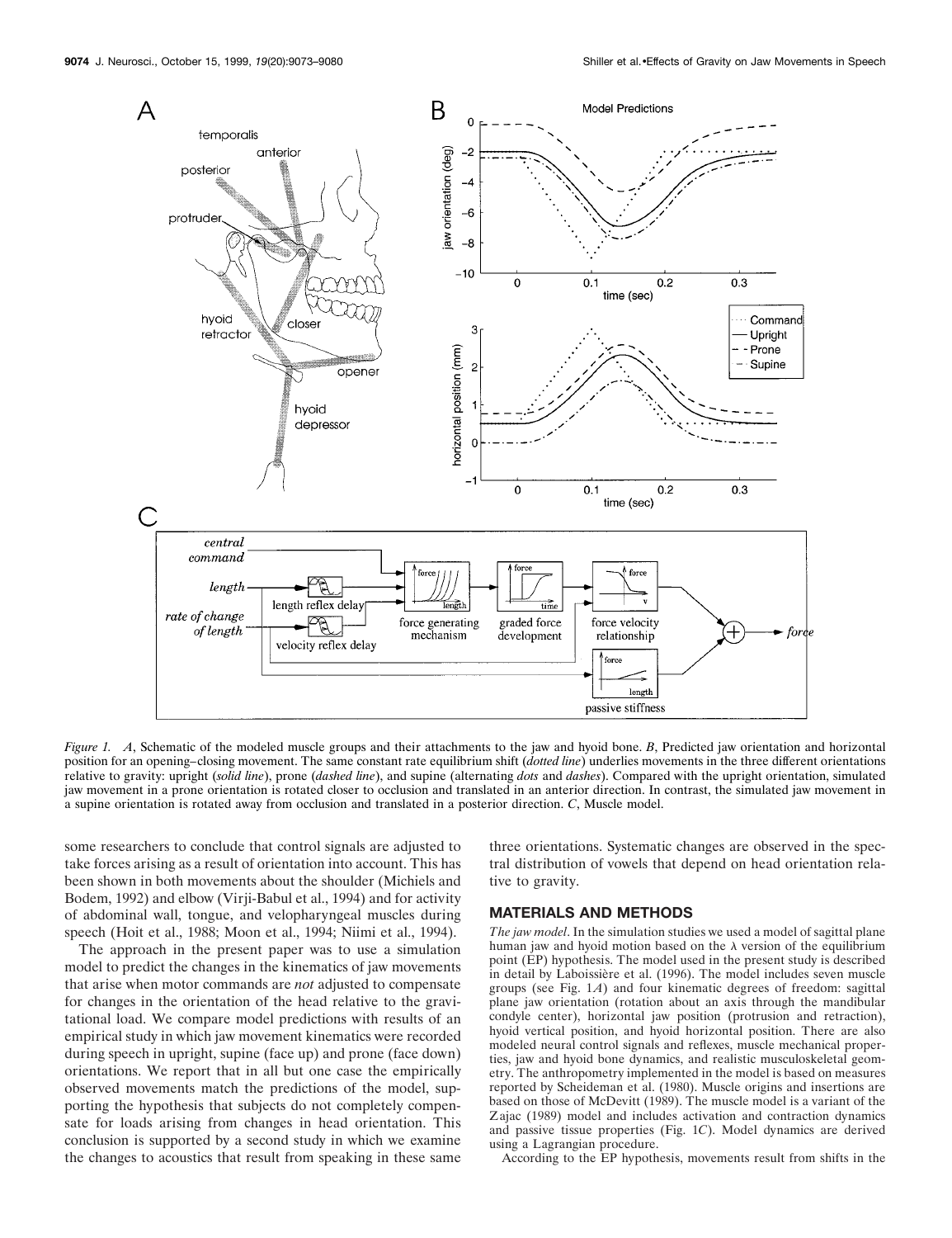

*Figure 2.* Scoring procedure for acoustical data. *Top panel*, Acoustic signal during the CVC. A 20 msec analysis window (shown in *gray*) is selected during the steady-state portion of the vowel, located on the basis of a frequency spectrogram (*middle panel*). F1 and F2 frequencies are determined from an estimate of the power spectral density computed across the analysis window (*bottom panel*).

equilibrium state of the motor system. In the  $\lambda$  version of the model, shifts in equilibrium arise from centrally specified changes in threshold muscle lengths,  $\lambda$  values, at which motoneuron (MN) recruitment and hence muscle activation begins. When the value of  $\lambda$  is changed, muscle activation and force vary in proportion to the difference between the actual and threshold muscle length. Through the coordination of individual muscle  $\lambda$  values, motion to a new equilibrium position may be achieved (for a detailed description of the  $\lambda$  model, see Feldman et al., 1990).

Human jaw muscles generally contribute to motion in more than one kinematic degree of freedom. For example, masseter, a jaw-closer muscle, acts to move the jaw toward occlusion and in a posterior direction. In the model, commands to individual muscles, shifts or changes to the values of  $\lambda$ , are coordinated to produce independent movement in each of the degrees of freedom of the jaw (Laboissière et al., 1996). These commands are analogous to the "R" command described in previous formulations of the model (Feldman, 1986; Feldman et al., 1990).

In addition to the set of  $\lambda$  shifts that produce movement through a change in the equilibrium position of the jaw, an independent set of  $\lambda$ shifts change the muscle coactivation level and hence jaw stiffness without producing movement. The ability to cocontract muscles independent of motion is well documented in both behavioral and physiological studies (Humphrey and Reed, 1981; Milner and Cloutier, 1993). The cocontraction command used here is analogous to the "C" command described in earlier versions of the model.

The simulations presented here use coordinated jaw rotation and translation commands to produce speech-like jaw opening and closing movements. The simulated movement commands specify a constant rate change in the equilibrium jaw orientation and a corresponding constant rate change in the equilibrium jaw horizontal position. A constant coactivation command is used throughout the simulated movements. Jaw rotation and translation commands begin and end simultaneously in each opening and closing phase of movement. This is consistent with the empirical finding that jaw rotation and translation during speech are time synchronized (Ostry and Munhall, 1994).

To predict the kinematic effect of using control signals that do not take into account changes in head orientation relative to gravity, simulations were carried out in which the same commands were used to produce jaw movement in different simulated orientations. Three different head orientations were tested, upright, supine, and prone.

*Empirical studies*. In a first study examining jaw kinematics, five subjects with no known history of speech motor disorder or temperomandibular joint dysfunction were tested. Each subject produced a series of speech-like utterances in the same orientations as in the simulations: upright (seated), supine, and prone. In the supine orientation, subjects lay flat on their backs. In the prone orientation, subjects lay face down on an elevated surface such that the body and forehead were supported and the jaw was able to move freely. In each orientation the head and trunk were aligned.

Subjects repeated speech-like utterances embedded in a carrier phrase. Data were collected in 15 sec blocks, which allowed the subjects to produce approximately seven repetitions of the test phrase. Six phonetic conditions involving different consonant–vowel–consonant (CVC) combinations were tested. Subjects were instructed to maintain a normal speaking rate and volume. Volume and rate were monitored by the experimenter during the course of the experiment, with feedback provided verbally to the subject. We subsequently verified that volume and speech rate were not correlated with the kinematic variables that were used to assess the effects of head orientation on jaw position (see Results).

The six CVCs involved the combination of the consonants *s, r*, and *k* with the vowel sounds *a*, as in "bat," and *e*, as in "bet." The first and last consonants were the same, for example, *sas* or *kek*. The two vowels were chosen to vary the movement amplitude, whereas the consonants were chosen to vary the position of the jaw at the beginning and end of the movement. Each CVC sequence was embedded in a carrier sentence to produce test utterances such as "see *sasy* again" or "see *keky* again". This served to balance the immediate phonetic context before and after the CVC. The data collection for each subject was blocked within the three body orientation conditions. The order of tested body orientations was varied across subjects. Approximately 15 repetitions of each utterance were obtained in each experimental condition.

Jaw movements were recorded using Optotrak (Northern Digital), an optoelectronic position measurement system. The system consists of three single-axis CCD sensors which track the three-dimensional (3D) motion of infrared-emitting diodes (IREDs) attached to the head and jaw. Four IREDs used to track head motion were attached to an acrylic and metal dental appliance (weight, 10 gm) custom made for each subject and fixed with a dental adhesive (Iso-Dent; Ellman International) to the buccal surface of the maxillary teeth. Similarly, four IREDs used to track motion of the jaw were attached to an appliance glued to the mandibular teeth. The four IREDs were in each case arranged in a rectangular configuration in the frontal plane. The appliances had little effect on the intelligibility of the utterances tested in this study. IRED motion was recorded at 200 Hz.

To aid in data scoring and to provide information about speech volume levels, the acoustical signal was recorded digitally at 1000 Hz using a small microphone (Audio-Technica) taped to the bridge of the nose.

A second study examined speech acoustics. Six subjects were tested, four of whom were participants in the previous study. Subjects produced speech utterances in the same orientations relative to gravity: upright, supine, and prone. The speech task was identical to that described above and consisted of six CVC combinations embedded in a carrier phrase. Trial order and duration were also the same. Subjects were instructed to maintain a normal speaking rate and volume, both of which were monitored by the experimenter. The dental appliances used in the kinematic study were not worn by the subjects.

Speech acoustics were recorded in a sound-attenuating testing room (Industrial Acoustics Company) which served to isolate the subject from environmental noise as well as to reduce acoustical resonance. Subjects wore a head-mounted directional microphone (AKG Acoustics) placed  $\sim$ 5 cm from the mouth. The acoustical signal was analog low-pass-filtered with a 7.5 kHz cutoff (Rockland Systems), amplified (Mackie Designs), and sampled at 22,050 Hz using a 16 bit analog-to-digital board (Turtle Beach) installed on a Pentium PC workstation.

*Data analysis*. In the kinematic study, the three-dimensional position data for each IRED were digitally low-pass-filtered using a second-order zero phase lag Butterworth filter with a cutoff frequency of 10 Hz (chosen on the basis of Fourier analysis and then verified by comparison of raw and filtered data). Using vendor-supplied software, the representation of jaw and head motion was transformed from its original 3D camera coordinates into a 6D rigid body representation of jaw position and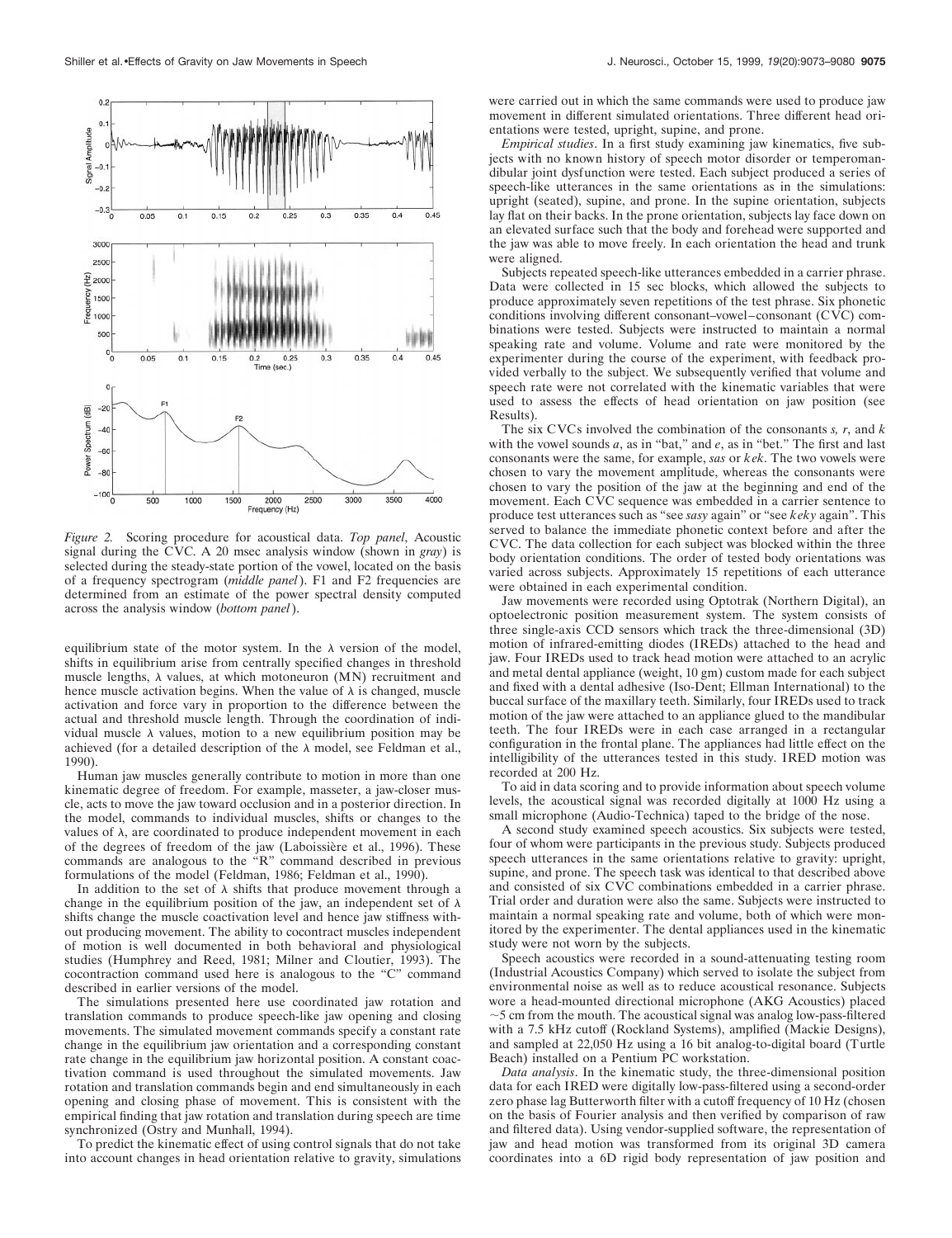

*Figure 3.* Individual movement traces for three CVC conditions in the upright orientation for one subject. Traces have been time-normalized to 50 samples by linear interpolation. Jaw orientation angle is measured in degrees relative to the jaw angle at occlusion, whereas horizontal position is measured in millimeters relative to the jaw position at occlusion.

orientation in a head-centered coordinate system. The origin of this transformed coordinate system was the position of the condyle center (projected onto the midsagittal plane) at occlusion. The horizontal axis was aligned with the occlusal plane. Quantitative analyses were restricted to sagittal plane jaw orientation (about the condyle center) and horizontal position, because movements in these two degrees of freedom constitute the primary motions of the jaw during speech (Ostry and Munhall, 1994; Ostry et al., 1997).

An interactive computer program was used to isolate jaw movements associated with the CVC from the remainder of the carrier phrase. Movements in each of the two kinematic degrees of freedom were scored separately. The CVC segment was first located on the basis of the acoustical signal. Start and end points of the CVC were scored as the point at which the velocity of the jaw (measured in each degree of freedom separately) was closest to zero. Once isolated, the kinematic data were time-normalized by using linear interpolation.

The kinematic data were examined in two ways. To visualize the form of jaw movement trajectories, mean jaw orientation and mean jaw position at each of the interpolated time points were computed to yield a mean jaw movement trajectory for each experimental condition. For purposes of statistical analysis, three points in the jaw movement record were scored on a trial-by-trial basis—the initial consonant, the maximum opening corresponding to the vowel, and the final consonant—and then means were computed at each of these points for each head orientation.

To examine data across subjects, an additional normalization procedure was performed. The procedure involved subtracting the mean initial measurement (first sample) for the upright orientation from all records on a subject-by-subject basis. This had the effect of shifting all records up or down in value so that the first sample of the upright condition has a value of zero, although preserving any differences between experimental conditions. This reduced the variability among subjects attributable to the procedure for locating the coordinate system origin (Ostry et al., 1997). It also corrected for any other differences between subjects arising from the specific region of the work space of the jaw in which the test utterances were produced. Typical corrections were less than 2° in jaw orientation and 2 mm in jaw position.

For the modeling results the orientation angle is given in degrees relative to the jaw orientation at occlusion, whereas horizontal position is shown in millimeters relative to the jaw position at occlusion. The same convention is used for the empirical data, except that all values are given relative to the position and orientation of the jaw at the first sample in the upright condition (see above).

In the acoustical study, the analysis focused on the spectral distribution of the vowel in each CVC segment. Unlike consonants, vowels are typically characterized by relatively stable peaks in their spectral distributions (formants). Different vowels are characterized acoustically by different formant values. The values of the formant peaks thus provide a basis for assessing acoustical changes associated with different head orientations.

An interactive computer program was used to score and analyze the acoustical data. The portion of the signal associated with each CVC was first isolated from the carrier phrase. A 512 sample segment  $(\sim 23$  msec) was then selected during the steady-state portion of the vowel (Fig. 2).

For each utterance, an estimate of the power spectral density (PSD) function was computed using the Yule–Walker autoregression method (Marple, 1987). The PSD estimates typically exhibited two peaks associated with the first formant (F1, between 500 and 1000  $\hat{Hz}$ ) and the second formant (F2, between 1400 and 2200 Hz), respectively. Values for formant peaks were scored and analyzed as described below.

The effect of head orientation on formant values was assessed for each vowel separately and averaged over consonants. To compare data across subjects, a normalization procedure was carried out. The procedure involved calculating mean formant frequencies across all 18 conditions (six  $CVCs \times$  three body orientations) for each subject. Each observed value of F1 and F2 was then transformed into a deviation score by subtracting the overall mean for a given subject. This had the effect of preserving differences in formants attributable to the experimental manipulations but eliminating overall differences between subjects.

Statistical analyses were performed separately for F1 and F2 using a two-way, repeated measures ANOVA (three orientations  $\times$  two vowels). *Post hoc* comparisons of pair-wise means were carried out using Tukey's method.

As a control, we verified that acoustical differences were not attributable to aspects of the recording setup or environment. We performed a study in which we simulated the testing procedure by playing a prerecorded signal through a loudspeaker, which had a position and orientation in the recording chamber comparable with those of the experimental subjects. The aim was to replicate the testing procedure but to hold the acoustical source constant. Any observed differences in spectral characteristics would be attributable to properties of the recording procedure or acoustical characteristics of the testing room.

A series of test utterances was recorded using a single subject in an upright body orientation. All aspects of the recording procedure were identical to those described above. The acoustical signal was analog low-pass-filtered (7.5 kHz cutoff) and then recorded at 44.1 kHz on a digital audiotape. The signal was then played through a loudspeaker to replicate the position of an experimental subject in the recording chamber. The signal was rerecorded using a microphone that was fixed to the speaker. Analysis of the rerecorded signals showed no statistically significant differences in estimates of F1 and F2 frequencies as a function of orientation of the loudspeaker.

#### **RESULTS**

Simulated opening–closing movements in three head orientations are shown in Figure 1*B*. The coordinate system is similar to that used in the empirical study: the origin is at the condyle center at occlusion; the horizontal axis is parallel to the occlusal plane. The modeled control signals (*dotted lines*) are identical in the three orientations and involve constant rate changes in equilibrium jaw orientation and horizontal position. The predicted movements are shown as smooth curves. Compared with a movement with the head upright (*solid line*), movement in a prone orientation (*dashed line*) is rotated closer to occlusion and translated in an anterior direction. Movement in a supine orientation (alternating *dots* and *dashes*) is rotated away from occlusion and translated in a posterior direction.

A value of 10 N was used as the cocontraction level (average modeled muscle force). This value was chosen on the basis of previous unrelated work (Laboissière et al., 1996) in which this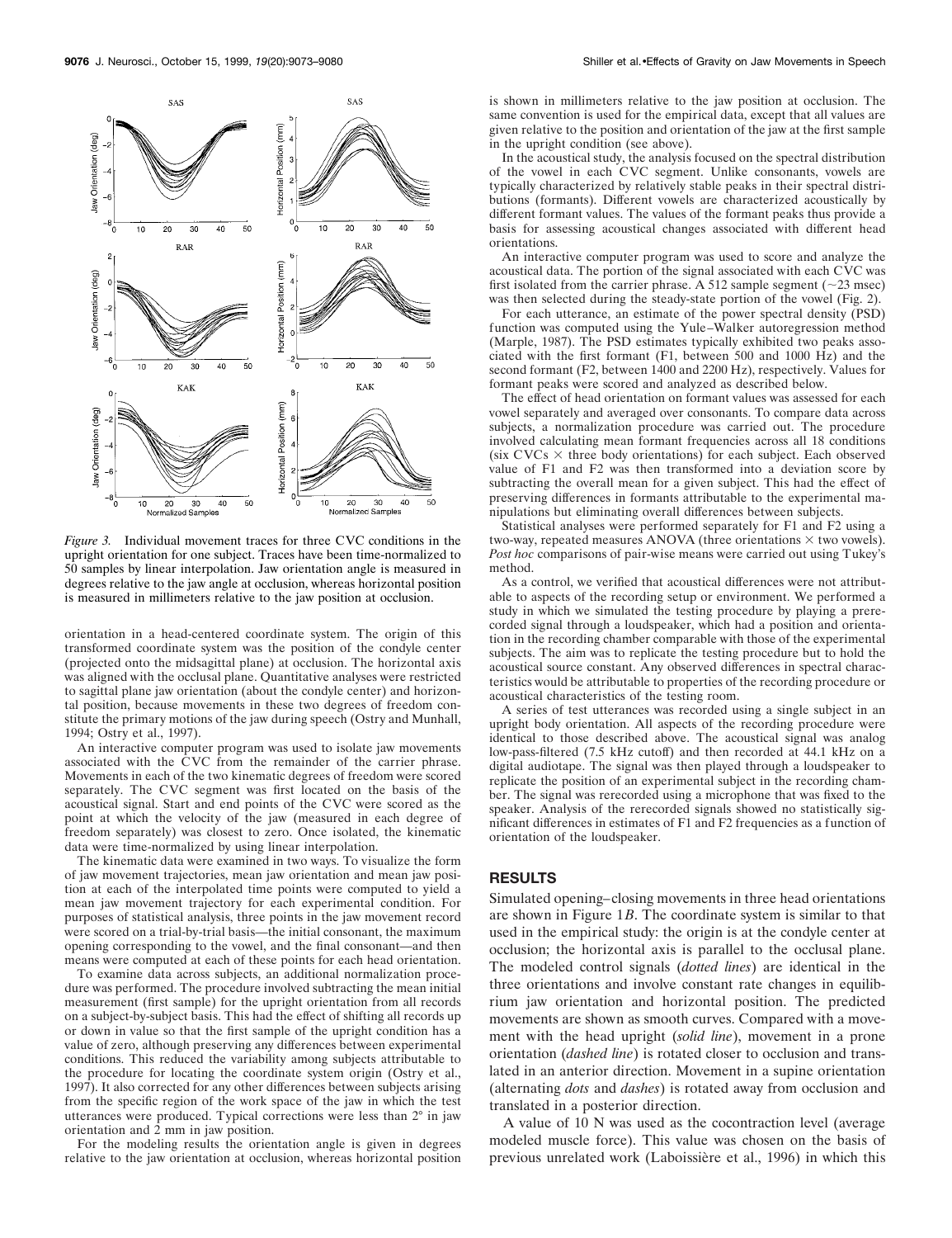

*Figure 4.* Mean jaw orientation across all subjects and phonetic conditions for each head orientation. *A*, Point estimates  $\pm 1$  SE at the initial consonant, vowel, and final consonant; *B*, mean trajectory over the entire movement  $\pm 1$  SE; *C*, mean jaw orientation angle during movement across all subjects for each phonetic condition. The basic pattern of results predicted by the model is observed in each condition. Note that all values are given relative to the orientation of the jaw at the first sample in the upright condition (see Materials and Methods).



*Figure 5.* Mean horizontal jaw position across subjects and phonetic conditions for each head orientation. *A*, Point estimates at the initial consonant, vowel, and final consonant; *B*, mean jaw position over the entire movement; *C*, mean horizontal jaw position during movement for each phonetic condition separately. All values are given relative to the position of the jaw at the first sample in the upright condition.

level of cocontraction was found to produce modeled kinematic results that matched empirical data. In the present study, an analysis of the sensitivity of the model predictions to the value of the cocontraction command was carried out. Cocontraction commands ranging from 5 to 50 N were found to influence the overall magnitude of the predicted effect, with larger values of cocontraction predicting smaller differences attributable to head orientation. Nevertheless, the order of predicted effects was in all cases the same as that in Figure 1.

Examples of empirically observed patterns of jaw opening and closing are shown in Figure 3, which gives jaw orientation and horizontal position traces for a single subject. The data are normalized to 50 samples (average duration, 250–300 msec). The

typical pattern of jaw motion is shown for a number of different CVC utterances produced in an upright orientation. During the opening phase of movement the jaw simultaneously rotates away from occlusion and translates in an anterior direction. During the closing phase the jaw rotates toward occlusion and translates in a posterior direction.

Figure 4, *A* and *B*, shows mean jaw orientation across all subjects and phonetic conditions for each head orientation. Figure 4*A* gives point estimates of jaw orientation at the initial consonant, vowel and final consonant, whereas Figure 4*B* shows the mean trajectory  $\pm 1$  SE over the entire movement. The pattern of results closely matches the predictions of the model under conditions in which control signals are not modified to compen-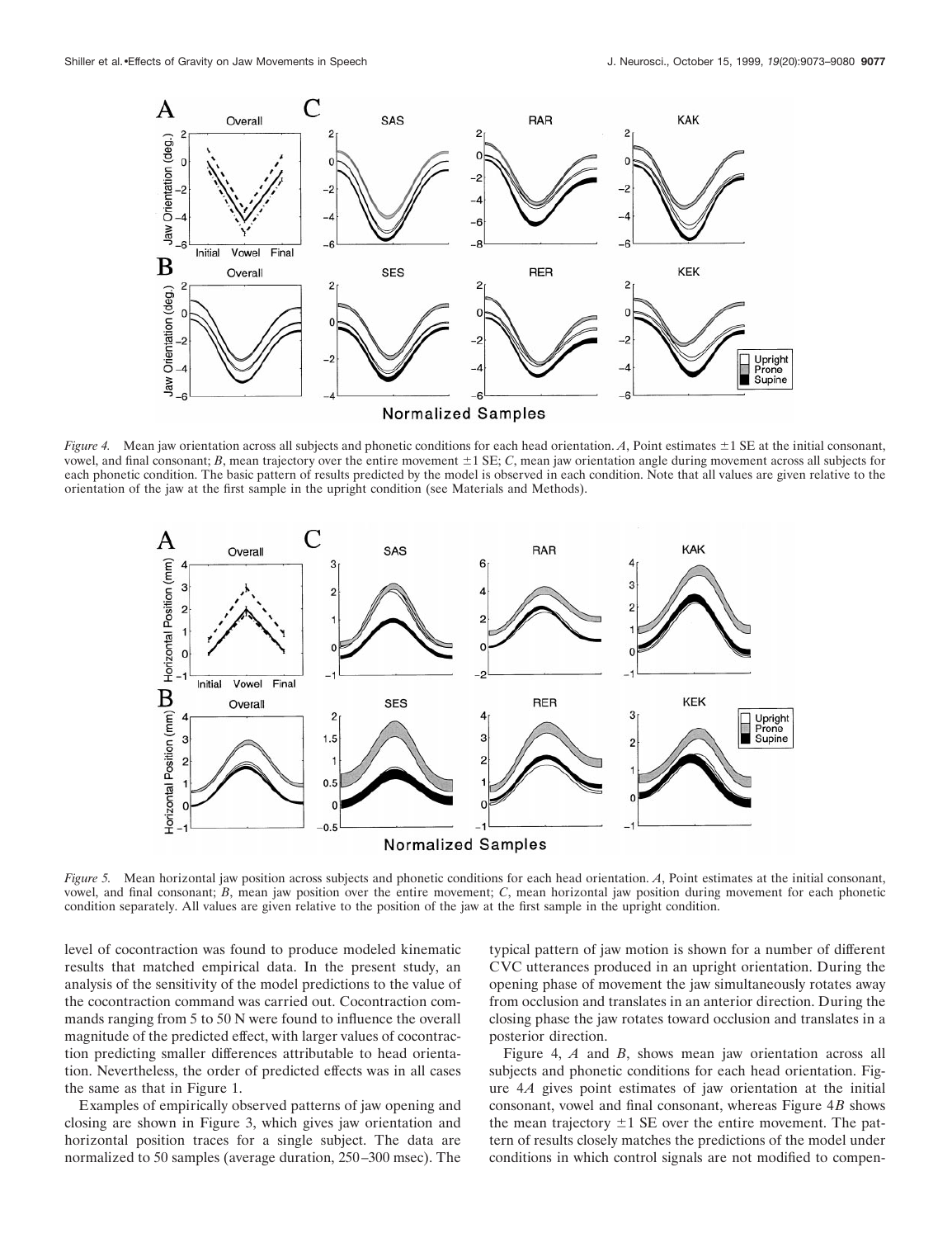

*Figure 6.* Mean change in F1 and F2 frequency associated with different head orientations. Values represent deviation scores from subjects' average formant frequencies (see Materials and Methods). The *ellipses* show 1 SEM. Following the convention in speech acoustics, the F1 axis (plotted on the *ordinate*) is inverted such that low values are at the *top* and high values are at the *bottom*.

sate for changes in head orientation relative to gravity. Compared with the upright condition, in the prone orientation the jaw is rotated closer to occlusion, whereas in the supine orientation the jaw is rotated further from occlusion.

To test the significance of differences in jaw orientation in the three head orientations, statistical tests were performed using ANOVA at each of the three measurement points in the movement (initial consonant, vowel, and final consonant). Differences between pairs of means (upright vs prone, upright vs supine, and supine vs prone) were tested using Tukey's method. All pair-wise differences at each measurement point were found to be reliable  $(p < 0.01)$ .

Figure 4*C* shows mean jaw orientation across all subjects for each phonetic condition. Although there is some variability across conditions, the basic pattern of results predicted by the model is observed in each condition. As above, statistical comparisons were performed at each measurement point (initial consonant, vowel, and final consonant), this time for each phonetic condition separately. Of the 54 comparisons in total (6 phonetic conditions  $\times$  3 measurement points  $\times$  3 contrasts per measurement point), all but 6 were significant at  $p < 0.01$ .

Figure 5, *A* and *B*, shows the average horizontal jaw position

across all subjects and phonetic conditions in each head orientation. The pattern of results for prone and supine conditions matches the predictions of the model under conditions in which control signals are not modified to account for changes in head orientation. In the prone orientation the jaw is consistently translated more forward than in the upright orientation. In the supine orientation the jaw is translated backward compared with the prone orientation. No difference is observed between the supine and upright orientations.

Differences in jaw horizontal position were tested using ANOVA and Tukey tests. Reliable differences were observed between mean jaw position in the prone and supine orientations and between prone and upright orientations  $(p < 0.01)$ . No differences were observed between mean jaw positions in the supine and upright orientations.

Figure 5*C* shows mean jaw horizontal position across all subjects for each phonetic condition separately. Although there is some variability, the basic pattern of results is preserved within individual phonetic conditions. Statistical comparisons were performed between all pairs of means at each measurement point. Differences between means in the prone and supine orientations were reliable at all three measurement points ( $p < 0.01$ ) with a single exception: means for the final consonant position in *ses*. In four of six phonetic conditions, differences between means in the prone and upright orientations were also reliable at the three measurement points  $(p < 0.01)$ . Differences between supine and upright orientations were obtained only for *sas* ( $p < 0.01$ ).

Separate analyses were undertaken for the acoustical data. Figure 6 shows the effect on F1 and F2 values of different head orientations. Data for each vowel are given separately, averaged over consonants. Values represent deviation scores from subjects' average formant frequencies (see Materials and Methods). The *ellipses* show 1 SEM. Original values of F1 and F2 are shown for each subject in Table 1.

Systematic differences in the values of F1 and F2 are seen to accompany changes in head orientation. For both *a* and *e*, the mean F1 frequency is highest in the upright orientation and lowest in the prone orientation ( $p < 0.01$ ). F2 frequencies are highest in the prone orientation and lowest in the upright orientation ( $p < 0.01$ ). Tukey tests were performed to assess differences between formant frequencies in both vowels. Changes to F1 and F2 associated with different head orientations were in all cases statistically reliable ( $p < 0.05$ ) with the exception of contrasts involving the supine condition for the vowel *e*.

In two separate control studies, we examined the extent to which jaw kinematic data and estimates of formant frequencies were correlated with speech volume and speech rate. The tests involving jaw kinematic data were performed as follows. As a measure of volume the average value of the rectified acoustical signal was computed over the voiced portion of the vowel. As a measure of rate, we used the duration of the CVC segment for each trial. For each subject, we calculated means for volume and rate in each phonetic condition and each head orientation. Pearson product– moment correlation coefficients were computed across all subjects and experimental conditions to assess the relationship between volume and rate and jaw orientation. It was found that volume and rate were not correlated with jaw orientation at any of the three measurement points during the CVC ( $p > 0.05$ ).

A second analysis examined the dependence of formant frequencies on speech rate and volume. For this analysis, the 22,050 Hz acoustical recording used to determine formant frequencies was also used to obtain rate and volume estimates on a per trial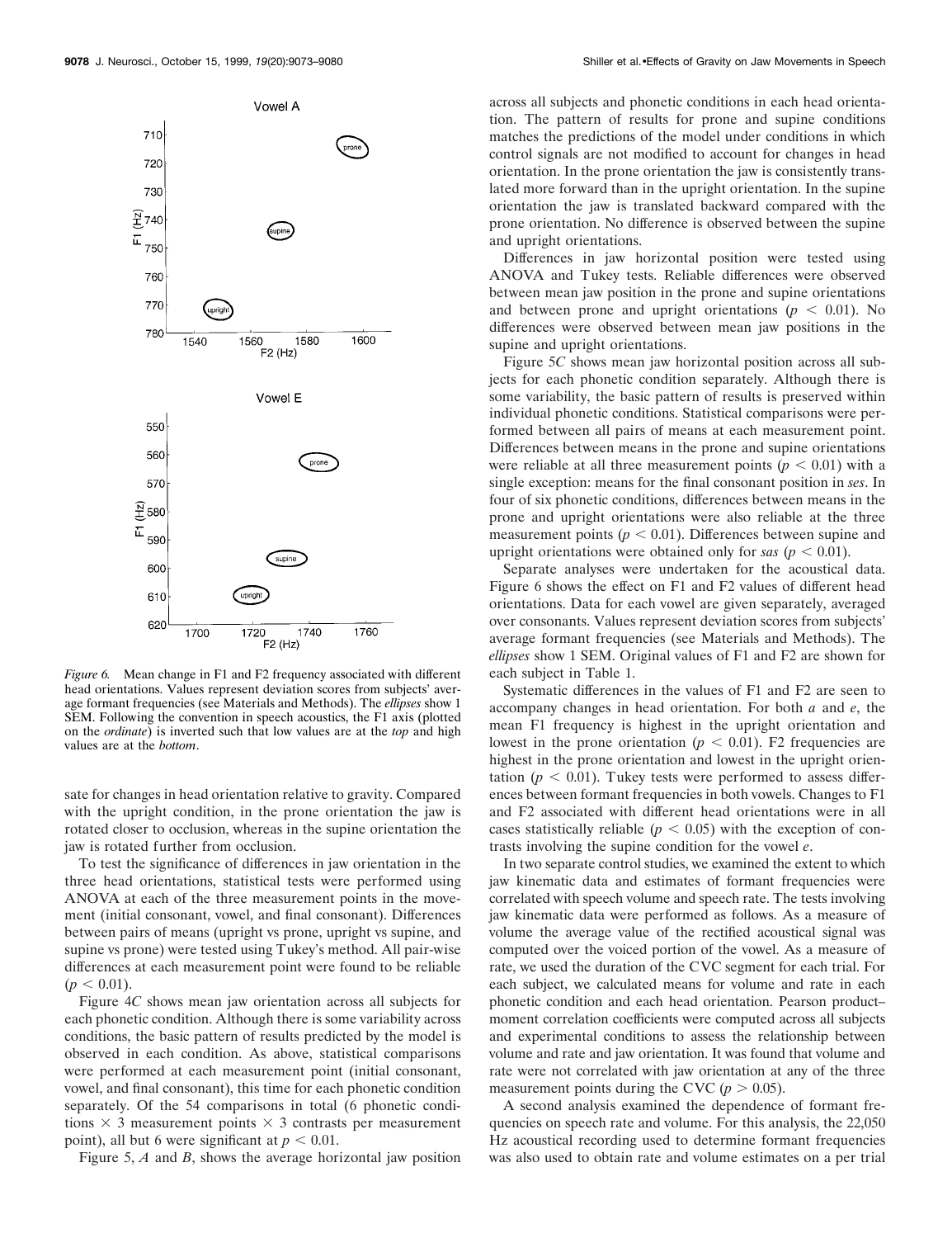| Table 1. Mean F1 and F2 frequencies (hertz) for each subject shown for each vowel and head orientation |  |  |  |
|--------------------------------------------------------------------------------------------------------|--|--|--|
|--------------------------------------------------------------------------------------------------------|--|--|--|

| Vowel            |             | Subject 1        |                   | Subject 2       |                   | Subject 3        |                   | Subject 4        |                  | Subject 5       |                   | Subject 6       |                   |
|------------------|-------------|------------------|-------------------|-----------------|-------------------|------------------|-------------------|------------------|------------------|-----------------|-------------------|-----------------|-------------------|
|                  | Orientation | F1               | F2                | F1              | F2                | F1               | F2                | F1               | F2               | F1              | F <sub>2</sub>    | F1              | F2                |
| $\boldsymbol{A}$ | Upright     | 915.4<br>(7.38)  | 1926.5<br>(16.16) | 703.9<br>(5.76) | 1535.3<br>(7.24)  | 821.3<br>(13.04) | 1568.8<br>(9.93)  | 854.0<br>(12.03) | 1555.6<br>(7.35) | 675.0<br>(5.69) | 1502.8<br>(13.12) | 799.7<br>(6.51) | 1625.5<br>(14.03) |
|                  | Supine      | 855.1<br>(7.59)  | 1991.6<br>(16.44) | 688.1<br>(3.65) | 1547.8<br>(7.33)  | 796.1<br>(11.79) | 1664.7<br>(9.65)  | 821.9<br>(8.74)  | 1551.4<br>(7.42) | 692.0<br>(6.25) | 1462.8<br>(11.42) | 751.0<br>(6.16) | 1632.1<br>(11.00) |
|                  | Prone       | 875.8<br>(10.69) | 2070.6<br>(24.08) | 645.7<br>(2.98) | 1556.2<br>(5.63)  | 757.4<br>(9.84)  | 1646.0<br>(14.52) | 809.3<br>(13.44) | 1572.6<br>(9.37) | 681.4<br>(7.62) | 1506.2<br>(8.31)  | 662.2<br>(8.34) | 1656.8<br>(11.92) |
| E                | Upright     | 712.1<br>(5.28)  | 2105.6<br>(24.33) | 599.9<br>(8.36) | 1653.6<br>(11.35) | 642.1<br>(8.16)  | 1790.3<br>(7.52)  | 619.0<br>(10.49) | 1736.9<br>(7.16) | 560.4<br>(5.09) | 1502.4<br>(10.16) | 634.0<br>(6.13) | 1922.5<br>(19.54) |
|                  | Supine      | 700.0<br>(4.26)  | 2117.3<br>(28.72) | 583.0<br>(6.32) | 1620.8<br>(8.63)  | 649.4<br>(9.90)  | 1847.3<br>(10.09) | 617.3<br>(8.88)  | 1772.6<br>(7.36) | 556.1<br>(6.01) | 1505.8<br>(11.67) | 590.0<br>(4.50) | 1941.5<br>(24.61) |
|                  | Prone       | 695.4<br>(4.33)  | 2184.1<br>(25.41) | 554.0<br>(5.48) | 1663.4<br>(11.26) | 592.8<br>(8.00)  | 1849.9<br>(10.27) | 602.3<br>(12.52) | 1786.2<br>(9.45) | 538.6<br>(5.38) | 1539.7<br>(11.78) | 510.0<br>(8.07) | 1846.4<br>(23.26) |

SE is shown in parentheses. Subject 1 is female; the remainder are male.

**Table 2. SDs averaged across subjects and phonetic conditions for kinematic variables (jaw orientation and horizontal jaw position) and acoustical variables (F1 and F2 frequencies)**

|                       | Variable            |       | Upright Overall Ratio |      |
|-----------------------|---------------------|-------|-----------------------|------|
| Kinematic (consonant) | Jaw orientation     | 0.286 | 0.660                 | 2.31 |
|                       | Horizontal position | 0.217 | 0.681                 | 3.14 |
| Kinematic (vowel)     | Jaw orientation     | 0.515 | 0.999                 | 1.94 |
|                       | Horizontal position | 0.207 | 0.712                 | 3.44 |
| Acoustic              | F1                  | 21.00 | 41.36                 | 1.97 |
|                       | F <sub>2</sub>      | 29.00 | 57.48                 | 1.98 |
|                       |                     |       |                       |      |

Jaw orientation is given in degrees; horizontal position is given in millimeters, and acoustical frequency is given in hertz. Values are shown for the upright condition alone (upright column) and across all three gravitational conditions (overall column). In every case, the ratio of SD across orientations to SD in the upright condition (ratio column) shows that variation attributable to changes in head orientation is substantially greater than the variation under normal speaking conditions.

basis. Volume was assessed as the averaged value of the rectified signal during the voiced portion of the vowel. The duration of voicing was taken as the measure of rate. As in the kinematic analysis described above, correlation coefficients were calculated across subjects and experimental conditions. No relationship was found between measures of rate and volume and either of the two formant frequencies ( $p > 0.05$ ). These analyses suggest that differences in jaw orientation and formant frequencies that accompanied changes in head orientation were not attributable to either speech volume or rate.

A possible concern related to the interpretation of the findings is that the loads to the jaw resulting from the manipulation of head orientation may not elicit compensation because they do not result in jaw positions or acoustical patterns that lie outside the normal range of variation observed in the upright orientation. To test this possibility, we compared the variation in kinematic and acoustical values observed in the upright condition with that observed when head and body orientation were varied. Measures of SD were calculated for each subject and phonetic condition in the upright orientation. Corresponding measures were calculated across the three head orientations to provide a global measure of variation resulting from changes to the direction of the gravitational load.

Measures of variation were calculated for jaw orientation, horizontal jaw position, and first and second formant frequencies. A comparison of variability across orientations with variability in the upright condition alone provided a measure of the extent to which the effect of the gravitational manipulation exceeded the normal range of variation. SDs averaged across subjects and phonetic conditions for jaw orientation, horizontal jaw position, and F1 and F2 frequencies are provided in Table 2. In all cases, variation introduced by differences in head orientation was substantially greater than the variation observed under normal speaking conditions.

#### **DISCUSSION**

In this study, we used a mathematical model of the jaw to predict the effects of using motor commands that are not adjusted to compensate for loads arising as a result of head orientation relative to gravity. The simulations predicted orientationdependent changes in jaw position relative to the upper skull. The results of a comparable empirical study were consistent with the pattern predicted by the model, with one exception. The jaw was rotated toward occlusion and translated forward in the prone orientation and was rotated away from occlusion in the supine orientation. In contrast to the simulations, horizontal jaw position was similar in upright and supine head orientations. The results suggest that subjects do not completely compensate for differences in gravitational load.

One reason why subjects may fail to account for orientation relative to gravity when making jaw movements during speech is that other articulators such as the tongue, velum, and larynx may compensate for the effect of changing orientation. However, our acoustical analyses suggest that this is not the case; F1 and F2 frequencies vary systematically depending on head orientation relative to gravity. A recent study by Tiede (1997) is consistent with this possibility. Tiede reports data suggesting that tongue height during speech (measured using electromagnetometry) is systematically affected by changes in orientation relative to gravity (upright vs supine). The direction of change in tongue position is consistent with the idea that there is little compensation for changes to articulator position caused by gravity.

The observation that the horizontal position of the jaw was the same in the upright and supine orientations could arise for a